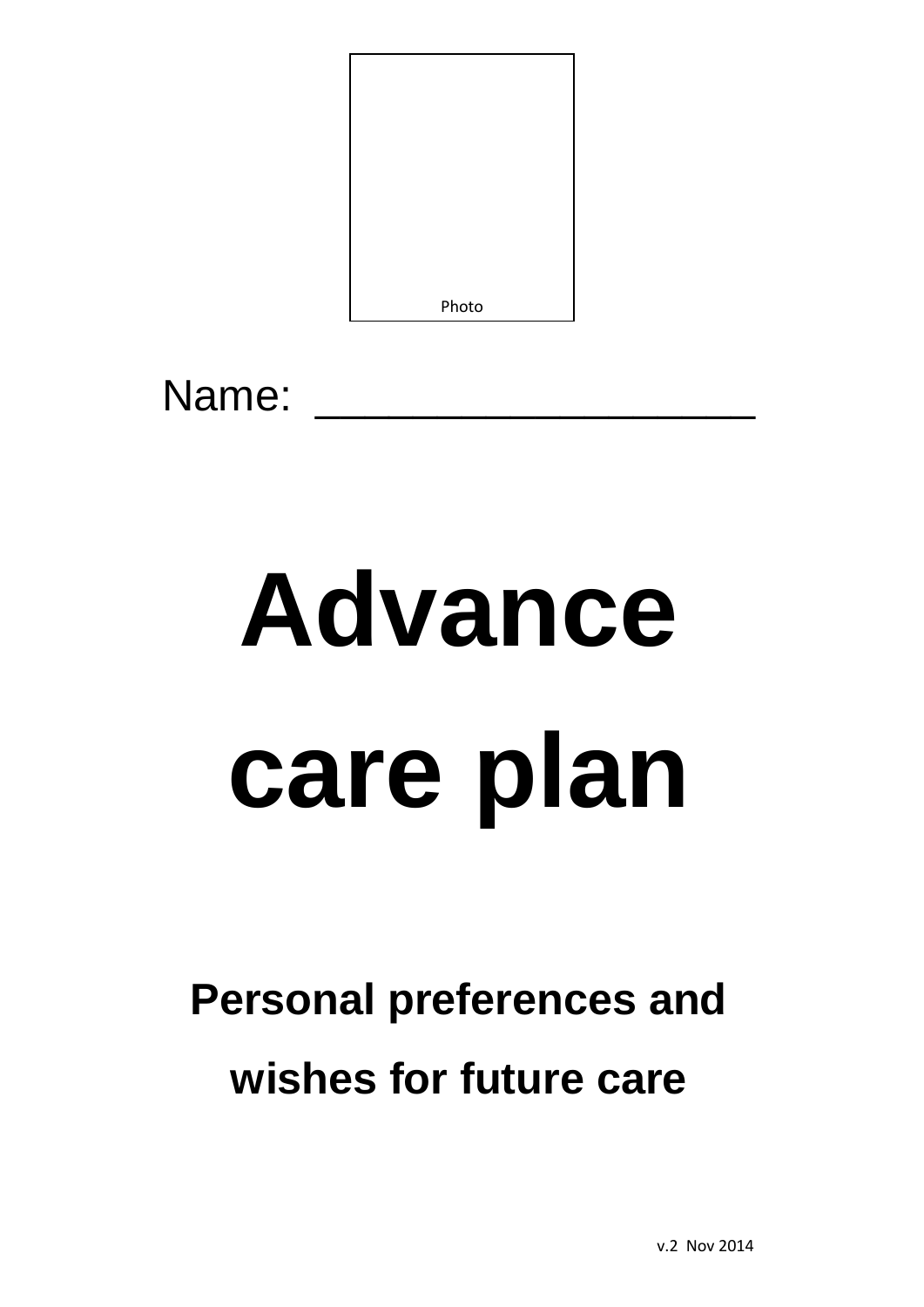### **What matters - the process of thinking ahead**

#### **Serious illness and ageing bring challenges that many of us prefer to avoid thinking about. At the same time many of us fear loss of control about decisions relating to our health care.**

Thinking ahead and writing down what matters to you can be a daunting process. However if no one else knows what is important to you, your preferences and wishes may not be taken into consideration. It may be difficult to talk to your family and they may not agree with you, but having these conversations can help direct decisions that sometimes need to be made at a time of crisis. Writing your preferences down will ensure that anyone who provides care for you, carers or health professionals, tailors it according to your wishes.

This booklet is designed to help you start making informed choices. You may not feel that you know enough about what is available to you or what choices you have about your care. It will direct you towards the people who may be able to help you.

This booklet belongs to you; it is for you and about you. You can show it to anyone who is involved in your care. It is important to remember that you can add to this booklet as often as you like and change your decisions at any time.

The following pages highlight some important questions that you may or may not have already given some thought to. Your answers to these questions will help to shape your care in the future. It is an opportunity to reflect on what you do and don't want in realistic terms. You can also record details of those involved in your care for handy reference.

Writing in this booklet creates an "advance statement", (see page 10 for explanation of term "advance statement") not a legal document. It is intended to help you think about your future ahead of time and influence a thorough and individualised approach to your care. It could also be used as guidance about your wishes and decisions should you ever lack capacity to voice them yourself.

If you wish, it may be helpful to involve family or friends in deciding on your preferences, it may help them understand your wishes.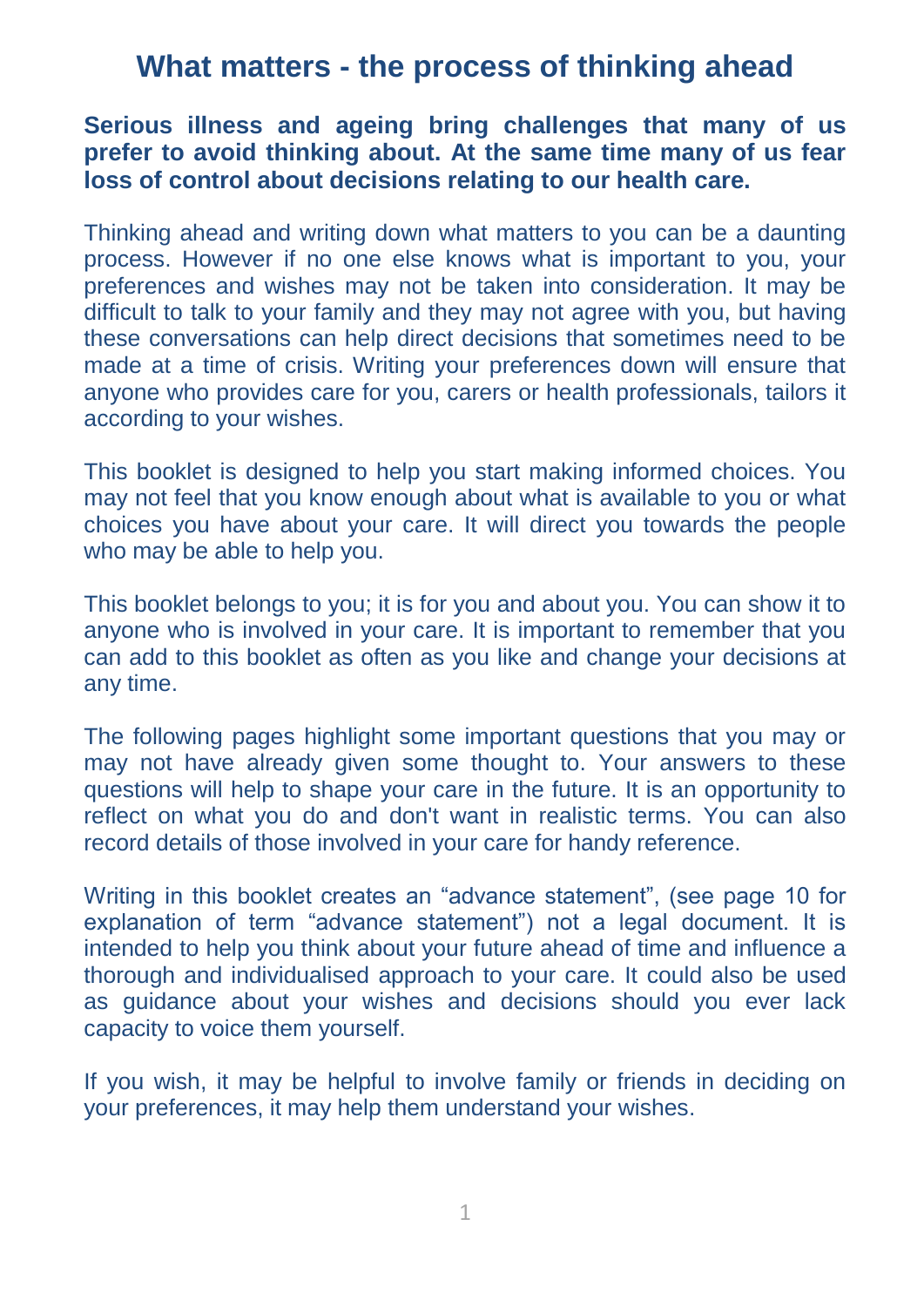**Your personal preferences and wishes**

**1. Where would you like to be cared for if you are no longer able to care for yourself?**

|                                                                              | 2 <sup>nd</sup> preference |  |                                                 |           |
|------------------------------------------------------------------------------|----------------------------|--|-------------------------------------------------|-----------|
| Who knows you well and understands what is important to you?                 |                            |  |                                                 |           |
|                                                                              |                            |  | Please add their full contact details to page 7 |           |
| Who do you view as your next of kin?                                         |                            |  |                                                 |           |
|                                                                              |                            |  | Please add their full contact details to page 7 |           |
| Who or what supports you when things are difficult?                          |                            |  |                                                 |           |
| Do you have a particular faith or belief system that is important<br>to you? |                            |  |                                                 |           |
| Would you like to talk to anyone about it?                                   |                            |  | $\blacksquare$ Yes                              | $\Box$ No |
| If YES, who?                                                                 |                            |  |                                                 |           |
|                                                                              |                            |  |                                                 |           |
| What concerns you most about your health, now and for the<br>future?         |                            |  |                                                 |           |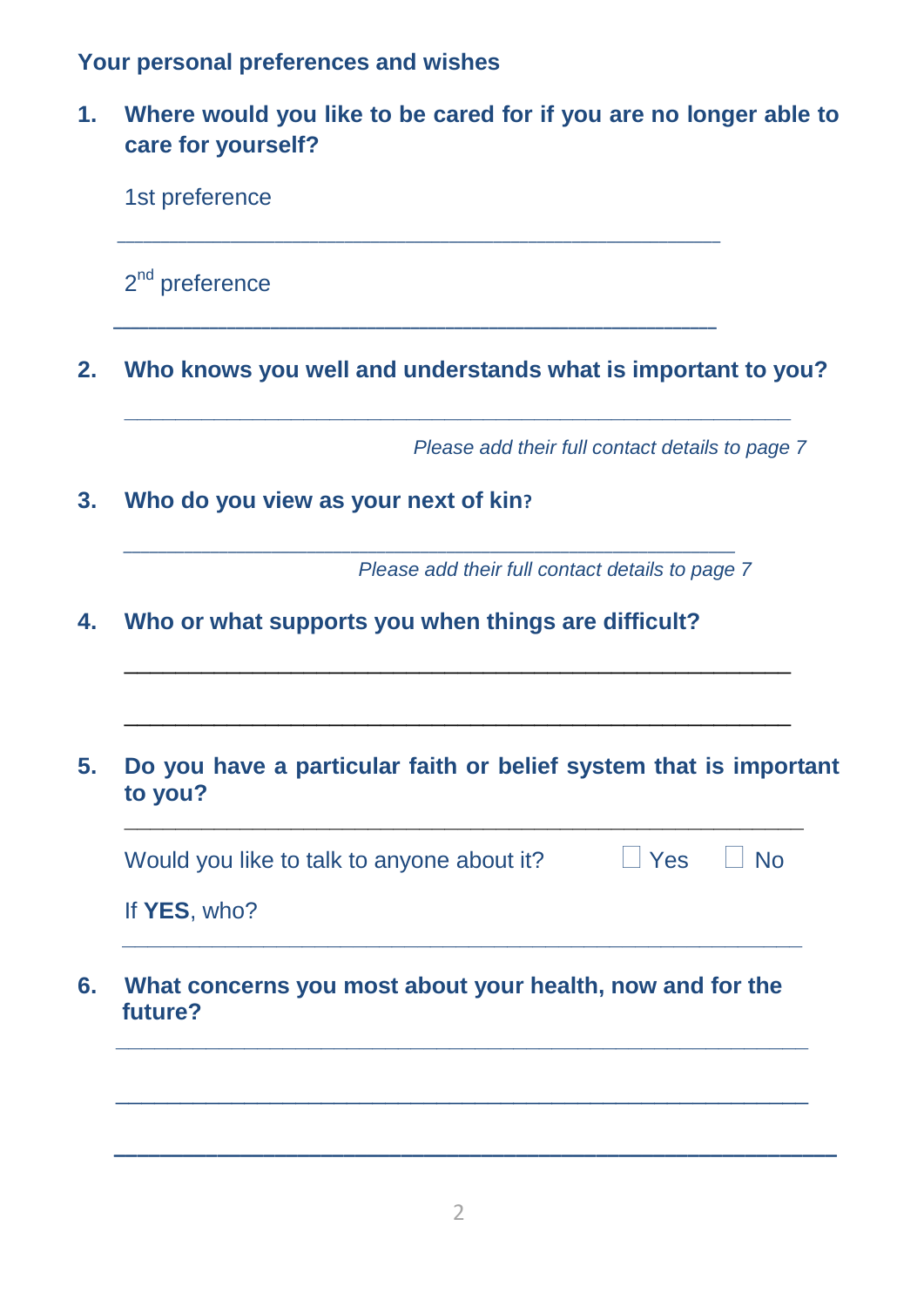| 7. Are there discussions with family and /or friends you feel would<br>be helpful? |                    |                             |
|------------------------------------------------------------------------------------|--------------------|-----------------------------|
| Would you like anyone to help you with this?                                       | $\Box$ Yes         | <b>No</b>                   |
| If YES, who?                                                                       |                    |                             |
| 8. Have you made a will?<br>If YES, where is it held?                              | $\blacksquare$ Yes | ∣ No                        |
| If NO, would you like to discuss how to make a will? $\Box$ Yes                    |                    | <b>No</b>                   |
| 9. Does anyone have Lasting Power of Attorney (Property and                        |                    |                             |
| Affairs) for you? see page 10                                                      | <b>Yes</b>         | $\overline{\phantom{a}}$ No |
| If YES, please add their full contact details to page 7                            |                    |                             |
| If NO, would you like to discuss this?                                             | <b>Yes</b>         | ∣ No                        |
| 10. Does anyone have Lasting Power of Attorney                                     |                    |                             |
| (Personal Welfare) for you? see page 10                                            | $\vert$ Yes        | No                          |
| If YES, please add their full contact details to page 8                            |                    |                             |
| If NO, would you like to discuss this?                                             | Yes                | No                          |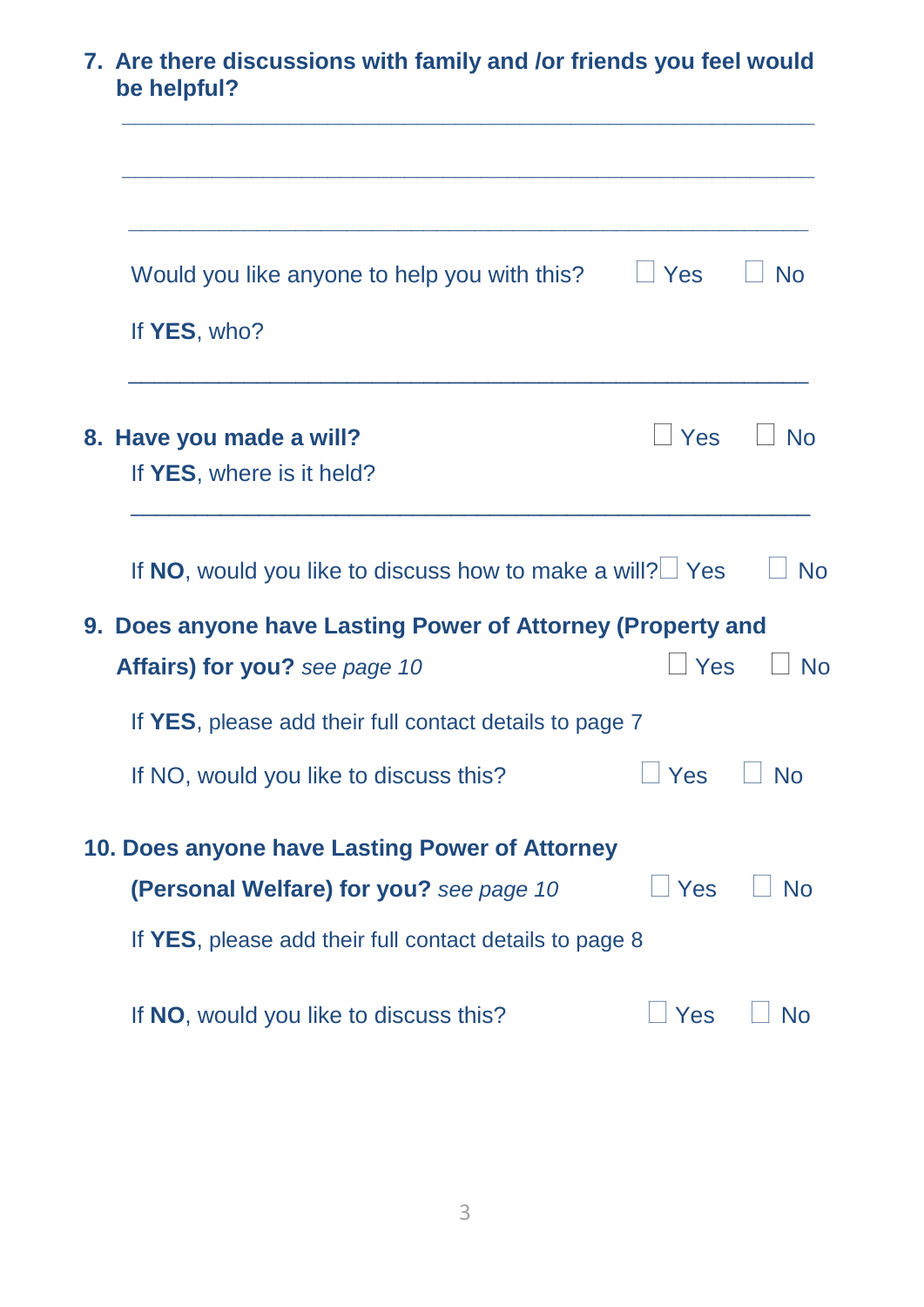**11. Bearing in mind that your circumstances may change, where would you prefer to be cared for when you are dying? e.g. home, care home, hospital, or hospice.**

| 1 <sup>st</sup> preference                                                                                                                                                                                   |                        |       |            |
|--------------------------------------------------------------------------------------------------------------------------------------------------------------------------------------------------------------|------------------------|-------|------------|
| $2nd$ preference                                                                                                                                                                                             |                        |       |            |
| 12. Have you thought about what you might like for your funeral and                                                                                                                                          |                        |       |            |
| have you made any arrangements?                                                                                                                                                                              |                        | l Yes | $\vert$ No |
|                                                                                                                                                                                                              |                        |       |            |
| Would you like to be buried or cremated?                                                                                                                                                                     |                        |       |            |
| <b>Buried</b>                                                                                                                                                                                                | $\vert \vert$ Cremated |       |            |
| 13. If it were possible, would you wish to donate any of your                                                                                                                                                |                        |       |            |
| organs?                                                                                                                                                                                                      |                        | Yes   | $\Box$ No  |
| In the case of cornea and some other tissue, age does not matter.<br>For other organs it is the person's physical condition, not age,<br>which is the deciding factor. If you would like more information it |                        |       |            |

can be found at [www.organdonation.nhs.uk](http://www.organdonation.nhs.uk/) or by calling the NHS Organ Donor Line: 0300 123 23 23. Lines open 24 hours, 365 days a year.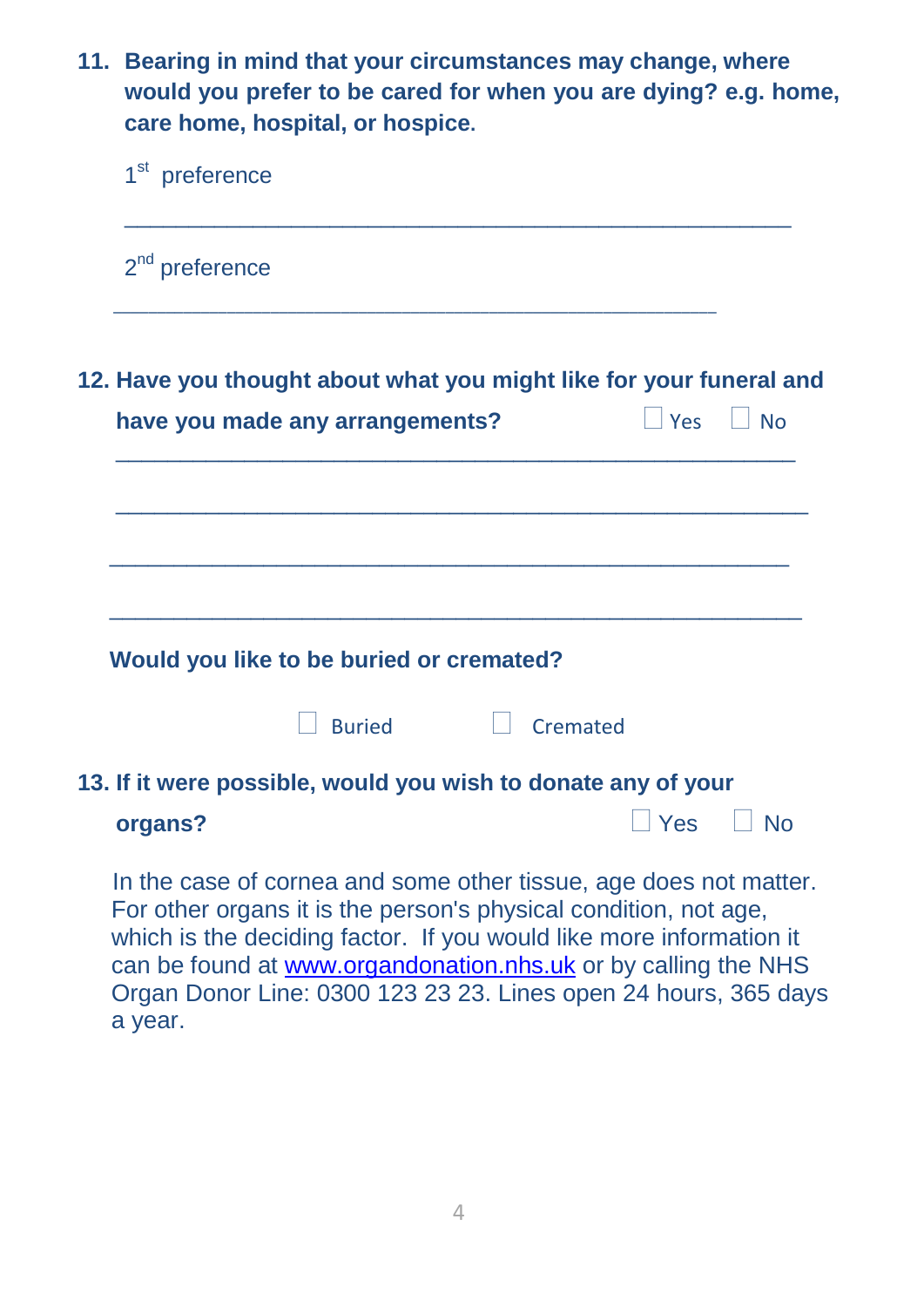#### **Cardio Pulmonary Resuscitation (CPR)**

CPR is an emergency treatment which tries to restart a person's heart or breathing when these have stopped suddenly. Sometimes the media present CPR as being very successful. In fact when people have very serious illnesses only about 1 in 100 who receive CPR will recover enough to leave hospital.<sup>1</sup>

The ultimate responsibility for making decisions about CPR rests with the Consultant (in hospital) or your GP (at home or care home.) Sometimes a senior or specialist nurse can also make the decision. If CPR is not appropriate this will not prevent you from receiving other treatments. These would still be offered to you as appropriate.

Talking about resuscitation can be very stressful and upsetting. You do not have to discuss it if you do not wish to but your views can be helpful.

**Would you like to talk to someone who could give you more information about CPR?**  $\Box$  Yes  $\Box$  No.

If yes who:  $\Box$  My GP

 $\Box$  A senior or specialist nurse

 $\Box$  Another doctor (e.g. hospital, community)

**<sup>1</sup>** Peberdy MA, Kaye W, Ornato JP, et al. Cardiopulmonary resuscitation of adults in the hospital: A report of 14,720 cardiac arrests from the National Registry of Cardiopulmonary Resuscitation. Resuscitation. 2003; [58 297-308](tel:58%20297-308)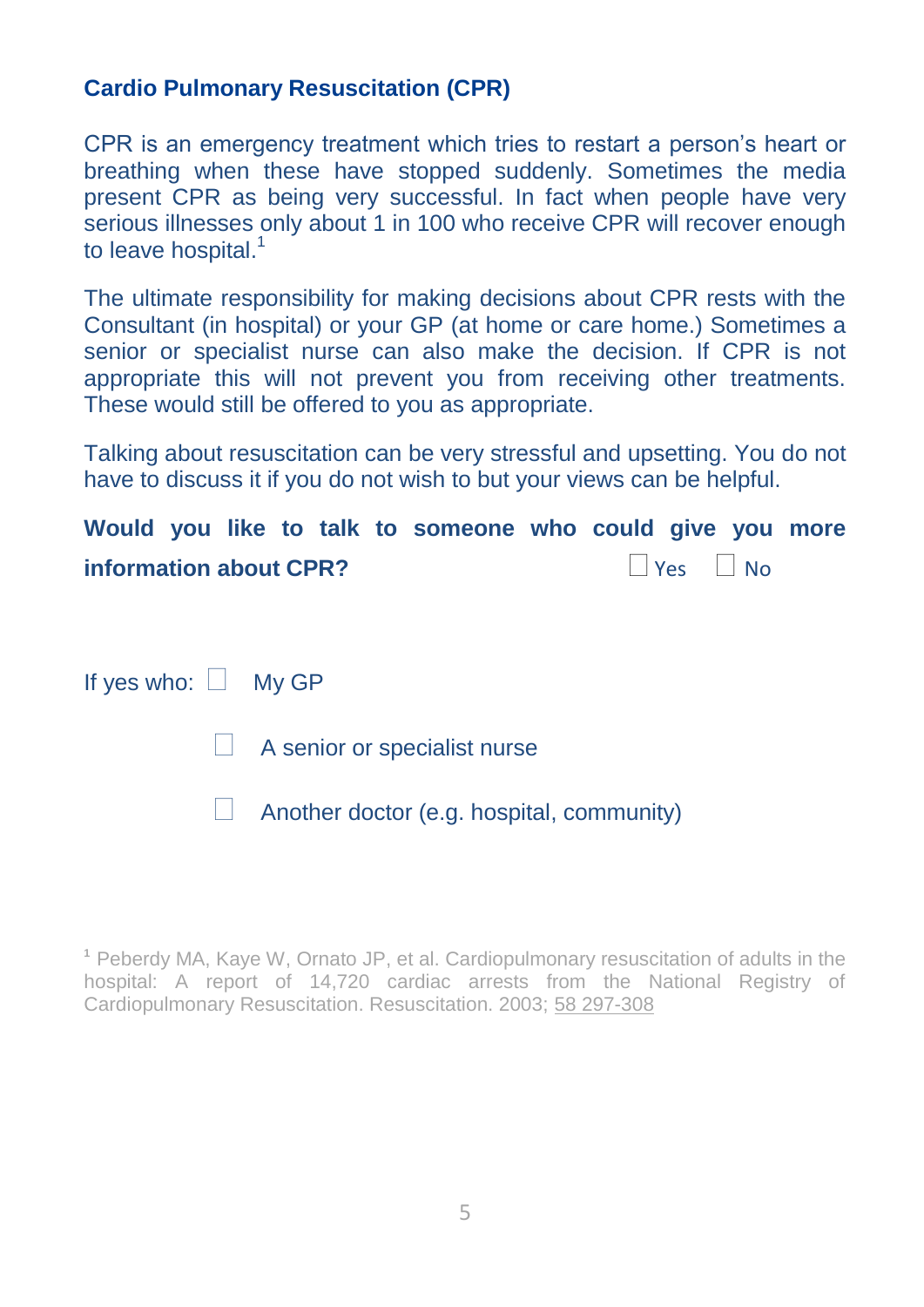#### **Advance Decision** to refuse treatment (see page 10)

| Have you already made any advance decisions to refuse treatment, for |           |  |
|----------------------------------------------------------------------|-----------|--|
| example: blood transfusions, surgery, particular medications or CPR? |           |  |
|                                                                      | ∣∣Yes ⊔No |  |
| (If yes, please give details together with where a copy is held)     |           |  |
|                                                                      |           |  |
|                                                                      |           |  |

If no, would you like to discuss and record any advance decisions to refuse treatment, for example: blood transfusions, surgery, particular medications or CPR?

|                                      | $\Box$ Yes $\Box$ No |  |
|--------------------------------------|----------------------|--|
| Please give Details:________________ |                      |  |
|                                      |                      |  |
|                                      |                      |  |
|                                      |                      |  |
|                                      |                      |  |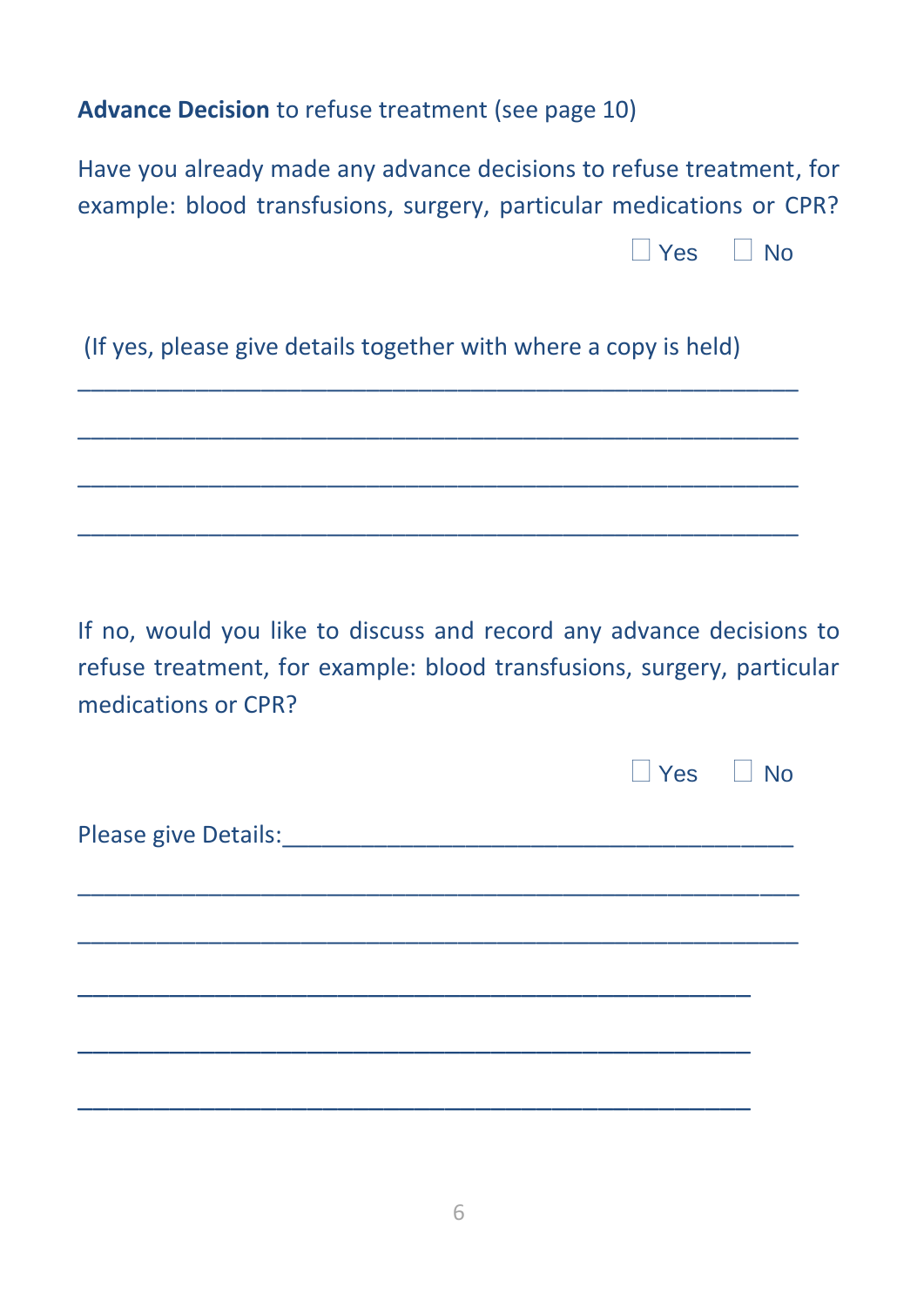## **Contact information**

| Your details |          |
|--------------|----------|
| Name         |          |
| Address      |          |
|              |          |
|              | Postcode |
| Telephone    | Mobile   |

| The person who knows you well |          |
|-------------------------------|----------|
| Name                          |          |
| Address                       |          |
|                               |          |
|                               | Postcode |
| Telephone                     | Mobile   |

| Your next of kin |          |
|------------------|----------|
| Name             |          |
| Address          |          |
|                  |          |
|                  | Postcode |
| Telephone        | Mobile   |

| Your Lasting Power of Attorney (Property and Affairs) |          |
|-------------------------------------------------------|----------|
| Name                                                  |          |
| Address                                               |          |
|                                                       |          |
|                                                       | Postcode |
| Telephone                                             | Mobile   |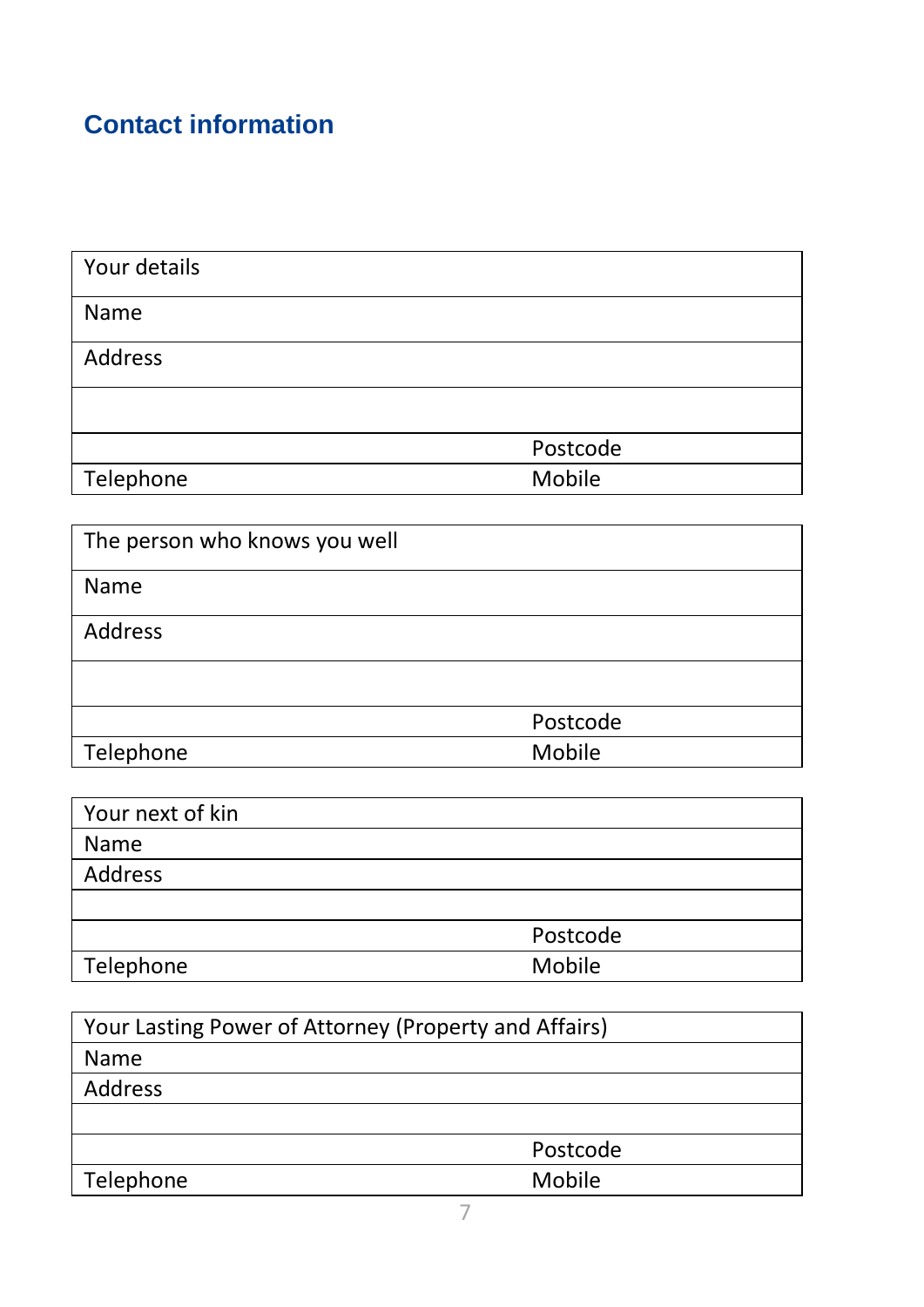| Your Lasting Power of Attorney (Personal Welfare) |          |
|---------------------------------------------------|----------|
| Name                                              |          |
| Address                                           |          |
|                                                   |          |
|                                                   | Postcode |
| Telephone                                         | Mobile   |

| Your district nurse |              |
|---------------------|--------------|
| Name                |              |
| Address             |              |
|                     |              |
|                     | Postcode     |
| Telephone           | Out of hours |

| Useful number |  |
|---------------|--|
| Name          |  |
|               |  |
|               |  |
|               |  |
|               |  |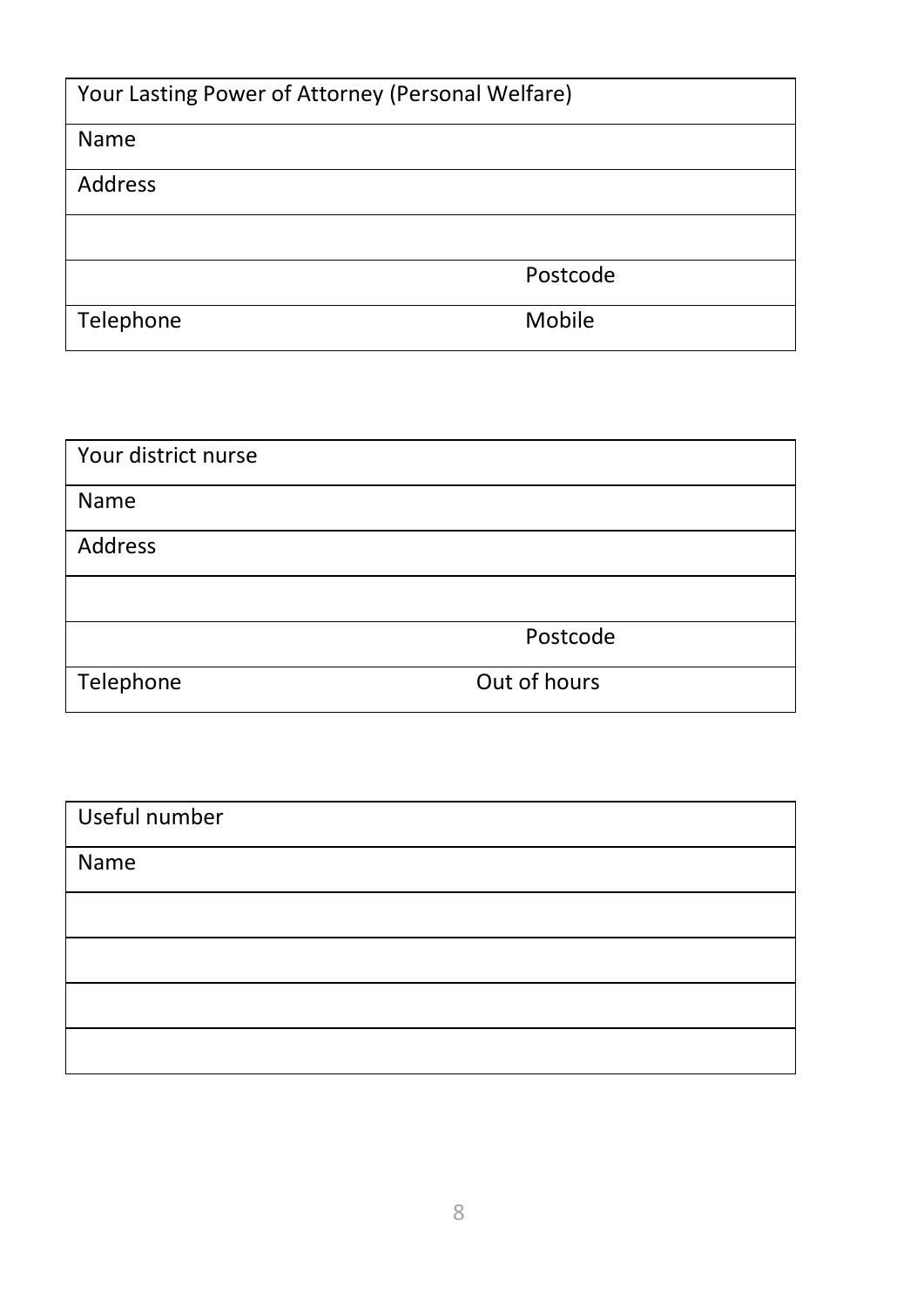If there is anything not previously mentioned that you would like people to know please write it here.

For example your likes and dislikes around how you would like to be cared for, what arrangements you have made for care of pets, etc.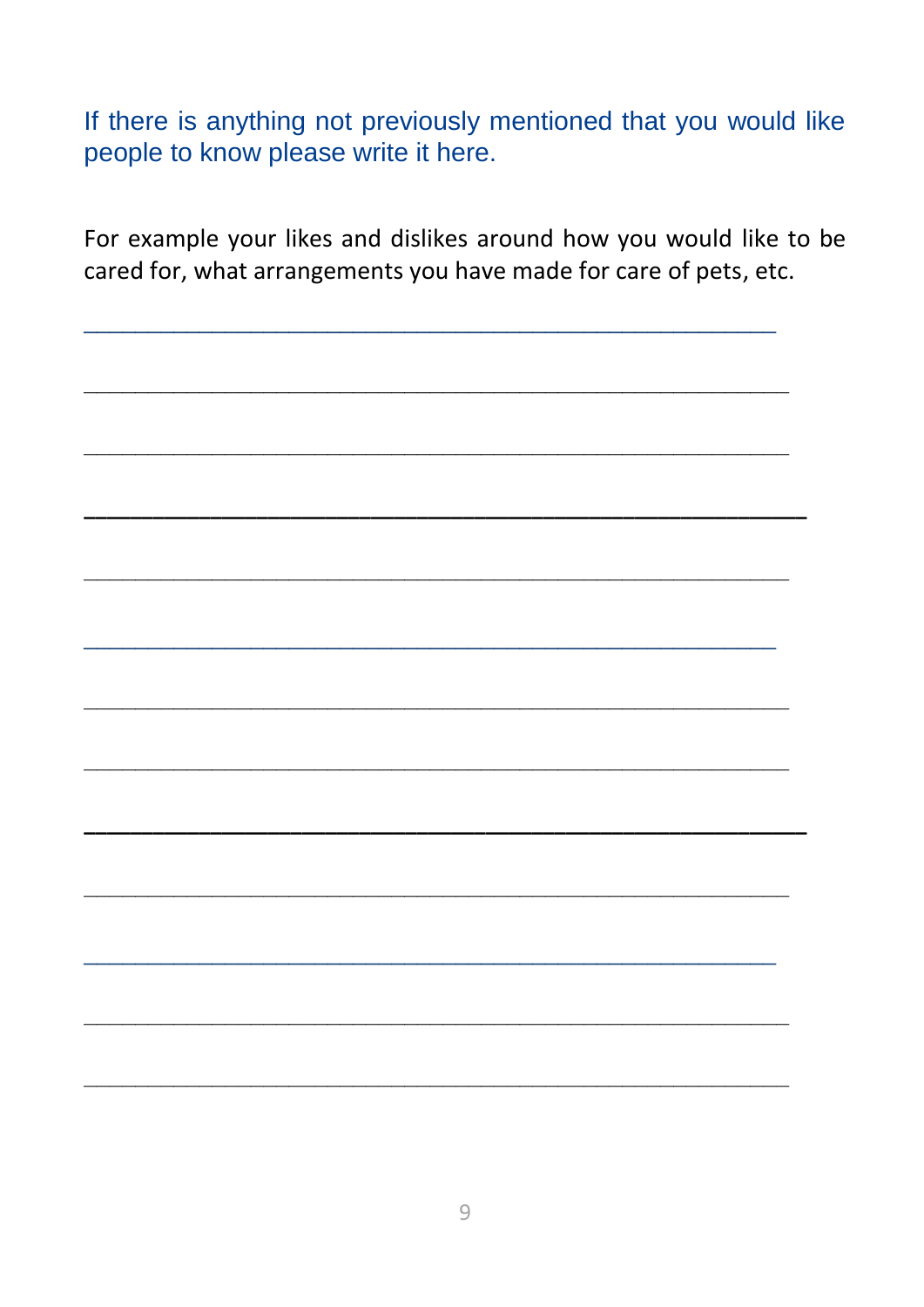#### **Terms explained**

**The Mental Capacity Act 2005 (MCA) states** that a person has mental capacity to make decisions for themselves unless proved otherwise. Therefore they should be asked first about their preferences and choices for care. It is important when making Advance Care Plans that a person can demonstrate that they understand the decisions they are making and that those supporting them to make such decisions are aware of the MCA. Further information on "Who decides when you can't" can be found at: [www.justice.gov.uk/guidance/mca-info-](http://www.justice.gov.uk/guidance/mca-info-leaflet.htm)leaflet.htm

**Advance statement:** This is a statement of wishes, preferences, values and beliefs. It is useful when taking into account "best interest" decisions on behalf of someone who lacks capacity, but is not legally binding.

**Advance decision to refuse treatment:** This is a decision to refuse treatment. It must be in writing if it relates to life sustaining treatment, signed and witnessed and is legally binding if valid under the Mental Capacity Act 2005. This was previously known as a Living Will.

**Best interest:** This is when a decision is made taking into account as many factors as are known. This can include advance statements, opinions and views of family, friends, carers and other professionals who know the person, all of which are considered in the light of the current circumstances to plan care for an individual.

**Lasting power of Attorney (LPA) Property and Affairs:** This allows you (if you are over 18) to choose someone to make decisions about how to spend your money and manage your property and affairs.

**Lasting power of Attorney (LPA) Personal welfare:** This allows you (if you are over 18) to choose someone to make decisions about your health care and welfare. This includes decisions to refuse or consent to treatment on your behalf and deciding where you live. These decisions can only be taken on your behalf when you lack the capacity to make the decisions yourself.

All LPAs must be registered with the Office of Public Guardian to be valid. Further information and forms can be found at[: www.publicguardian.gov.uk](http://www.publicguardian.gov.uk/)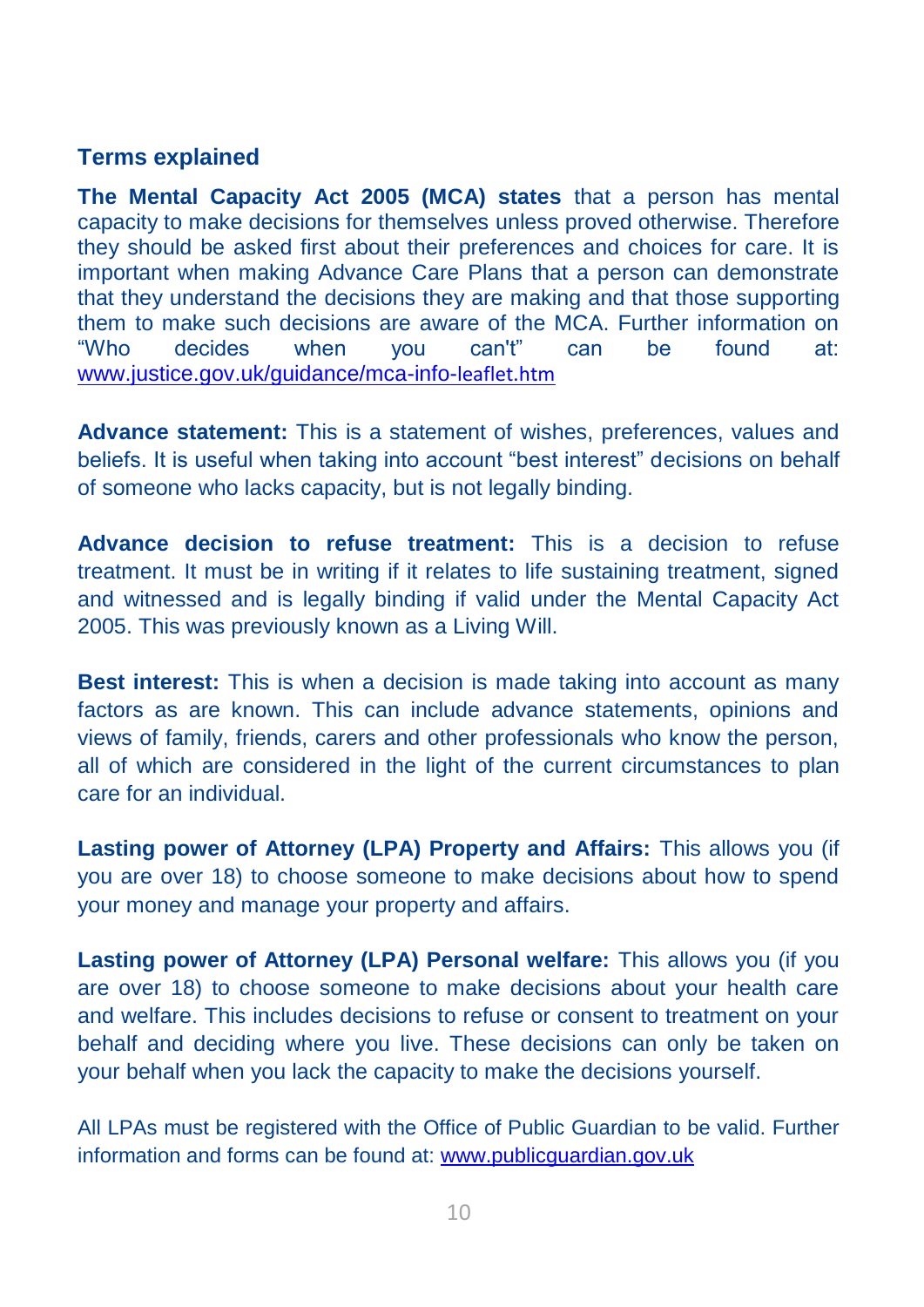#### **What to do next with this booklet**

- 1. Show the booklet to the health professional who gave it to you, or your GP or District nurse. They will be able to answer any queries you have and clarify anything with you. They may also ask you if they can share some of the information with other health professionals if they think it would be useful for them to know.
- 2. If you wish it may be helpful to involve family or friends in deciding on your preferences, it may help them understand your wishes.
- 3. Keep the booklet somewhere safe, tell someone where you put it so they can get it if it is needed.
- 4. Your preferences may change over time so please review it if you think things have changed. It is worth reviewing it every 6 months, or if you have had a recent admission to hospital, or there has been a deterioration in your health, so people know your preferences are still up to date.

\_\_\_\_\_\_\_\_\_\_\_\_\_\_\_\_\_\_\_\_\_\_\_\_\_\_\_\_\_\_\_\_\_\_\_\_\_\_\_\_\_\_\_\_\_\_\_\_\_\_\_\_\_\_\_\_\_\_\_

 $\overline{\phantom{a}}$  ,  $\overline{\phantom{a}}$  ,  $\overline{\phantom{a}}$  ,  $\overline{\phantom{a}}$  ,  $\overline{\phantom{a}}$  ,  $\overline{\phantom{a}}$  ,  $\overline{\phantom{a}}$  ,  $\overline{\phantom{a}}$  ,  $\overline{\phantom{a}}$  ,  $\overline{\phantom{a}}$  ,  $\overline{\phantom{a}}$  ,  $\overline{\phantom{a}}$  ,  $\overline{\phantom{a}}$  ,  $\overline{\phantom{a}}$  ,  $\overline{\phantom{a}}$  ,  $\overline{\phantom{a}}$ 

 $\overline{\phantom{a}}$  ,  $\overline{\phantom{a}}$  ,  $\overline{\phantom{a}}$  ,  $\overline{\phantom{a}}$  ,  $\overline{\phantom{a}}$  ,  $\overline{\phantom{a}}$  ,  $\overline{\phantom{a}}$  ,  $\overline{\phantom{a}}$  ,  $\overline{\phantom{a}}$  ,  $\overline{\phantom{a}}$  ,  $\overline{\phantom{a}}$  ,  $\overline{\phantom{a}}$  ,  $\overline{\phantom{a}}$  ,  $\overline{\phantom{a}}$  ,  $\overline{\phantom{a}}$  ,  $\overline{\phantom{a}}$ 

Date the booklet was completed : \_\_\_\_\_\_\_\_\_\_\_\_\_\_\_\_\_\_\_\_\_\_\_\_\_\_\_\_\_\_

Date the booklet was discussed: \_\_\_\_\_\_\_\_\_\_\_\_\_\_\_\_\_\_\_\_\_\_\_\_\_\_\_\_\_\_\_\_

Which Health care professional I discussed this with:

Date I reviewed this booklet **Example 20** 

#### **Other useful information can be found at:**

**With the agreement of the page can be removed and page can be removed and** [www.dyingmatters.org](http://www.dyingmatters.org/)

[www.palliativecare.bradford.nhs.uk](http://www.palliativecare.bradford.nhs.uk/)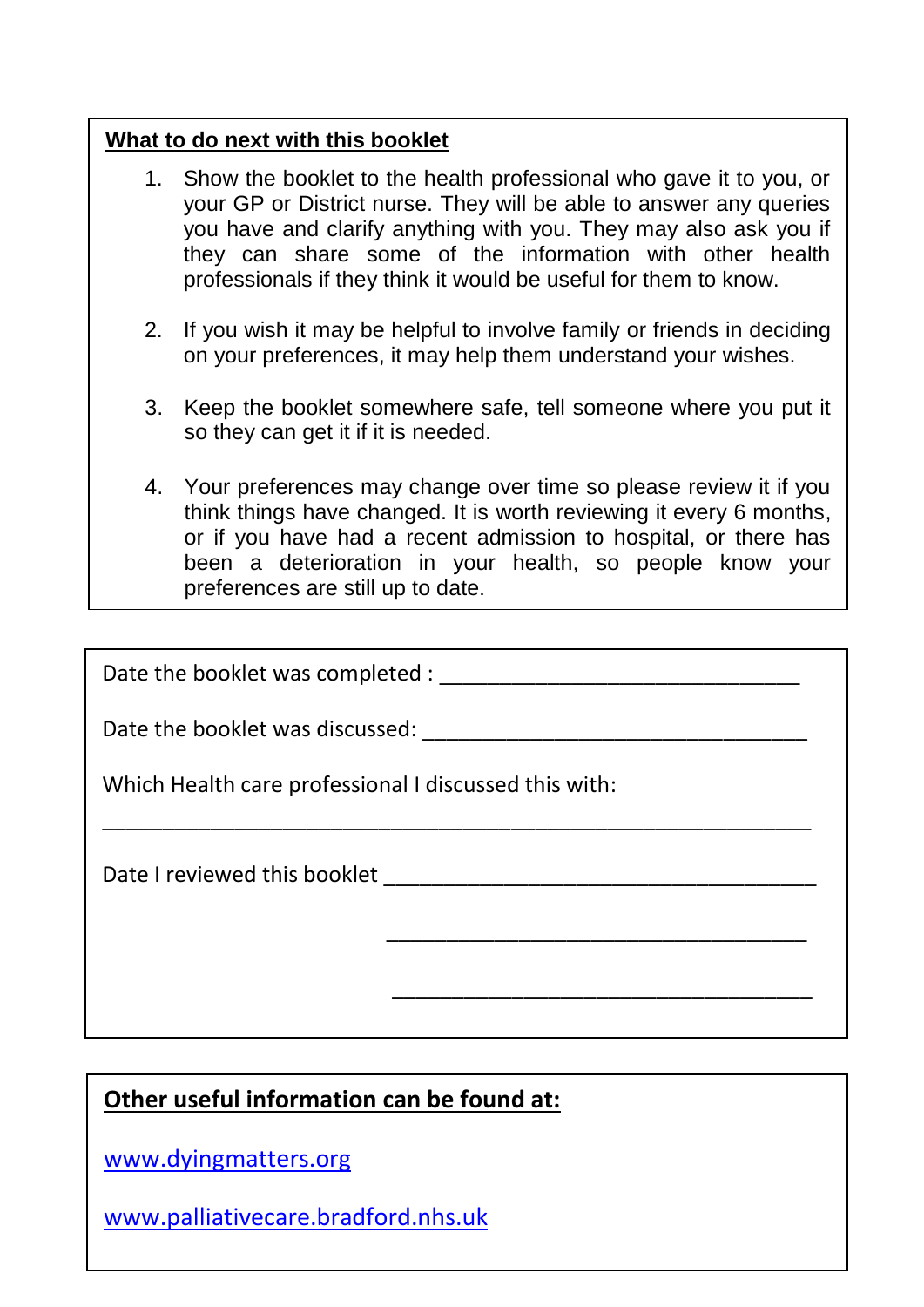|                                     | -- Tear off Sheet --                                                                                                      |                                                                                                                  |
|-------------------------------------|---------------------------------------------------------------------------------------------------------------------------|------------------------------------------------------------------------------------------------------------------|
|                                     | Information for other care professionals                                                                                  |                                                                                                                  |
|                                     | into the individuals shared electronic health record (SystmOne) via EPaCCs or Advance Care Plan template                  | With the agreement of the patient this page can be removed and used by care professionals to put the information |
| Advance care pla                    | in for                                                                                                                    | Date of birth                                                                                                    |
|                                     | $\frac{5}{1}$<br>have written in the Advance Care Plan Booklet \ Yes<br>Please tell us where we can find this if needed - |                                                                                                                  |
| Where would you<br>First preference | like to be cared for if you are no longer able to care for yourself?<br>Second preference                                 |                                                                                                                  |
| Where would you                     | like to be cared for when you are dying?                                                                                  |                                                                                                                  |
| First preference                    | Second preference                                                                                                         |                                                                                                                  |
| Does anyone have                    | Lasting Power of Attorney (Property and Affairs) for you?                                                                 | $rac{9}{1}$<br>$\frac{}{\sqrt{e}}$                                                                               |
| If YES, please give                 | contact details                                                                                                           |                                                                                                                  |
| Name                                | Telephone                                                                                                                 | Mobile                                                                                                           |
| Does anyone have                    | Lasting Power of Attorney (Personal Welfare) for you?                                                                     | $\frac{5}{5}$<br>$\frac{}{\sqrt{e}}$                                                                             |
| If YES, please give                 | contact details                                                                                                           |                                                                                                                  |
| Name                                | Telephone                                                                                                                 | Mobile                                                                                                           |